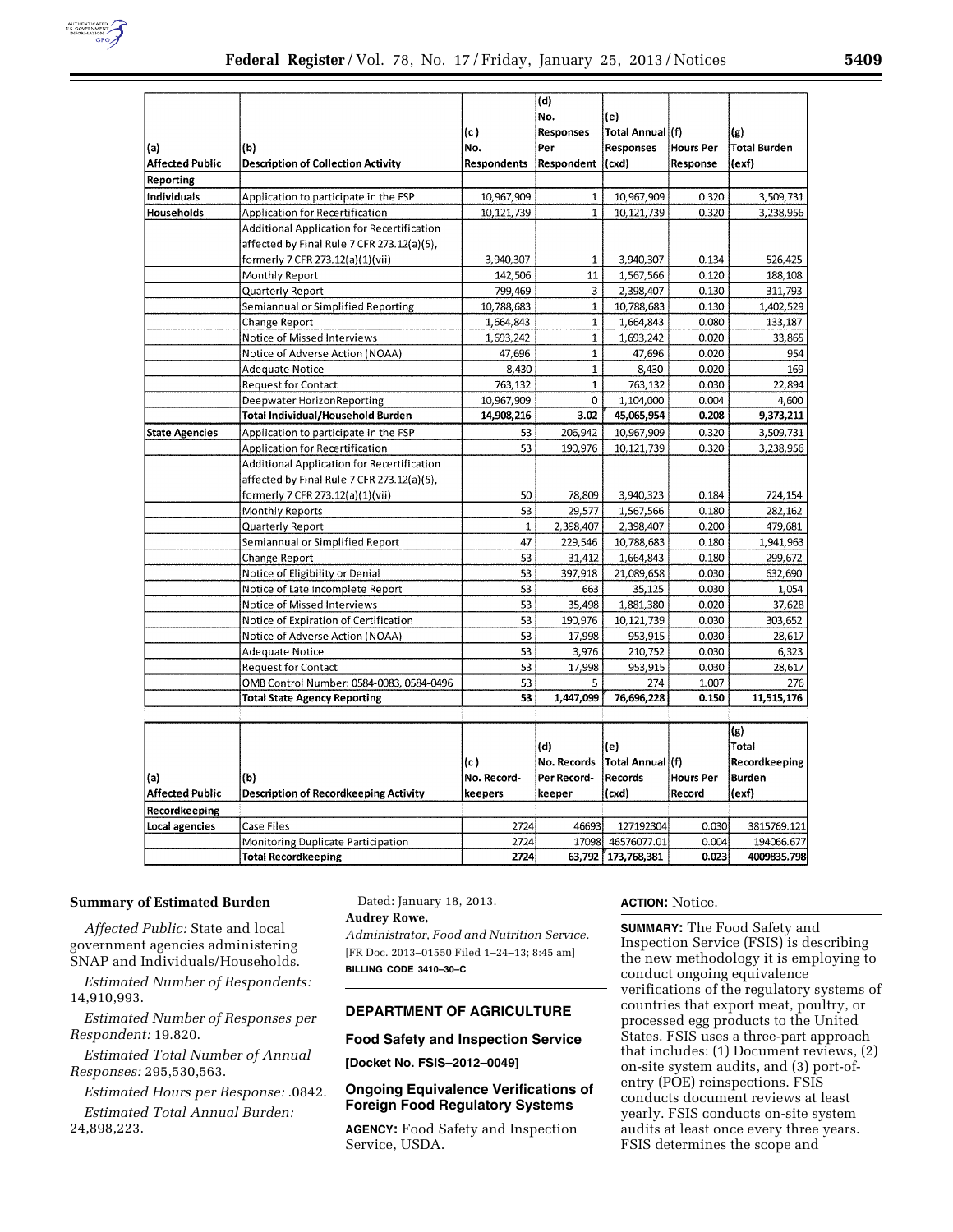frequency of on-site systems audits and POE reinspections through analysis of the results of its document reviews and an assessment of a country's performance. This performance-based approach allows FSIS to direct its resources to foreign food regulatory systems that pose greater risk to public health compared to others; make its international program more consistent with its domestic inspection system; and improve the linkage between POE reinspections and on-site audits. As a result, FSIS is able to effectively prevent unsafe imports from entering this country.

**DATES:** Comments on this notice should be received by March 26, 2013.

**ADDRESSES:** FSIS invites interested persons to submit comments on this notice. Comments may be submitted by one of the following methods:

• *Federal eRulemaking Portal:* This Web site provides the ability to type short comments directly into the comment field on this Web page or attach a file for lengthier comments. Go to *[http://www.regulations.gov.](http://www.regulations.gov)* Follow the on-line instructions at that site for submitting comments.

• *Mail, including CD–ROMs:* Send to Docket Clerk, U.S. Department of Agriculture, Food Safety and Inspection Service, Patriots Plaza 3, 1400 Independence Avenue SW., Mailstop 3782, Room 8–163A, Washington, DC 20250–3700.

• *Hand- or Courier-Delivered Submittals:* Deliver to Patriots Plaza 3, 355 E. Street SW., Room 8–163A, Washington, DC 20250–3700.

*Instructions:* All items submitted by mail or electronic mail must include the Agency name and docket number FSIS– 2012–0049. Comments received in response to this docket will be made available for public inspection and posted without change, including any personal information, to *[http://](http://www.regulations.gov)  [www.regulations.gov.](http://www.regulations.gov)* 

*Docket:* For access to background documents or comments received, go to the FSIS Docket Room at Patriots Plaza 3, 355 E. Street SW., Room 8–164, Washington, DC 20250–3700 between 8:00 a.m. and 4:30 p.m., Monday through Friday.

### **FOR FURTHER INFORMATION CONTACT:**

Mary Stanley, Director, International Policy Division, Office of Policy and Program Development, FSIS, USDA, South Agriculture Building, Room 2925, 1400 Independence Avenue SW., Washington, DC 20250; Telephone: (202) 720–0287, Fax: (202) 720–4929 or Email: *[mary.stanley@fsis.usda.gov.](mailto:mary.stanley@fsis.usda.gov)* 

#### **SUPPLEMENTARY INFORMATION:**

### **Background**

The Federal Meat Inspection Act (FMIA) (21 U.S.C. 620) and the Poultry Products Inspection Act (PPIA) (21 U.S.C. 466) prohibit the importation of meat and poultry products into the United States if such products are adulterated or misbranded, and unless they comply with all the inspection and other provisions of the Acts and regulations that are applied to U.S. domestic products. The Egg Products Inspection Act (EPIA)  $(21 \text{ U.S.C. } 1046)$ prohibits the importation of egg products unless they have been processed under an approved continuous inspection system of the government of the foreign country of origin and comply with all other provisions of the Act and regulations that apply to U.S. domestic products.

The USDA has had a comprehensive program to assess foreign meat and poultry establishments since 1967. Initially, the Department inspected certified foreign establishments to determine whether they were ''at least equal to'' comparable U.S. establishments. Department officials were stationed in Washington, DC, Argentina, Costa Rica, Australia, New Zealand, Denmark, Germany, Belgium, and Canada. This program continued until 1988, when it was substantially revised, and all overseas auditors were recalled to Washington, DC. On-site establishment inspections continued under the revised program based upon past on-site audit findings and POE reinspection results.

In 1994, the concept of equivalence was introduced in the *Agreement on the Application of Sanitary and Phytosanitary Measures* (the SPS Agreement), which appears in the Final Act of the Uruguay Round of Multilateral Trade Negotiations signed in Marrakech. The SPS Agreement became effective in January 1995, concurrently with establishment of the World Trade Organization (WTO), which superseded the General Agreement on Tariffs and Trade (GATT) as the umbrella organization for international trade. Because the U.S. is a signatory to the SPS Agreement and a member of the WTO, FSIS amended its regulations to require foreign meat and poultry food regulatory systems to be ''equivalent to'' comparable U.S. requirements (60 FR 38667; July 28, 1995).

In the late-1990's, FSIS shifted the emphasis of its on-site audits from inspecting establishments to assessing a country's food regulatory system. This change was announced in the **Federal Register** on December 17, 1999 (64 FR

70690; December 17, 1999). Under this approach, the scope of on-site audits was broadened to include country laws and documents related to program implementation; records of establishment operations, inspection results, and enforcement activities; chemical residue controls from farm to slaughter; microbiological and chemical testing programs; laboratory support, sampling programs, and sampling and testing methodologies; and other U.S. import requirements such as pathogen reduction and HACCP programs.

Statutory requirements for equivalence are set forth in 9 CFR 327.2 for meat products, 9 CFR 381.196 for poultry products, and 9 CFR 590.910 for egg products. FSIS has categorized these requirements into six ''equivalence components.'' Specifically, FSIS evaluates a country's national government to ensure that it is imposing equivalent requirements with respect to: (1) Government oversight, (2) statutory authority and food safety regulations, (3) sanitation, (4) hazard analysis and critical control points (HACCP), (5) chemical residues, and (6) microbiological testing programs. This comprehensive process is described fully on the FSIS Web site at *[http://](http://www.fsis.usda.gov/pdf/eqprocess.pdf)  [www.fsis.usda.gov/pdf/eqprocess.pdf.](http://www.fsis.usda.gov/pdf/eqprocess.pdf)* 

Any country can apply for eligibility to export meat, poultry, or egg products to the U.S. Based on its review of the information and documentation that the country submits, FSIS decides whether the foreign country's food regulatory system meets all U.S. import requirements in the same or an equivalent manner and cumulatively provides the same level of public health protection as that attained domestically. If so, FSIS plans an on-site audit of the entire foreign meat, poultry, or egg products regulatory system. When both the document analysis and on-site audit review show that the country meets U.S. requirements, FSIS publishes a proposed rule in the **Federal Register**  that announces the results of the first two steps and proposes to add the country to its list of eligible exporting countries in the regulations. After analysis of public comments, FSIS makes a final decision about whether the country's system is equivalent based upon all available information and publishes a final rule in the **Federal Register** announcing its determination on country eligibility.

Once a foreign country's inspection system is deemed equivalent,<sup>1</sup> FSIS

<sup>1</sup>FSIS regulations list 46 countries as eligible to export meat, nine countries as eligible to export poultry, and two countries as eligible to export egg products to the United States (see 9 CFR 327.2(b),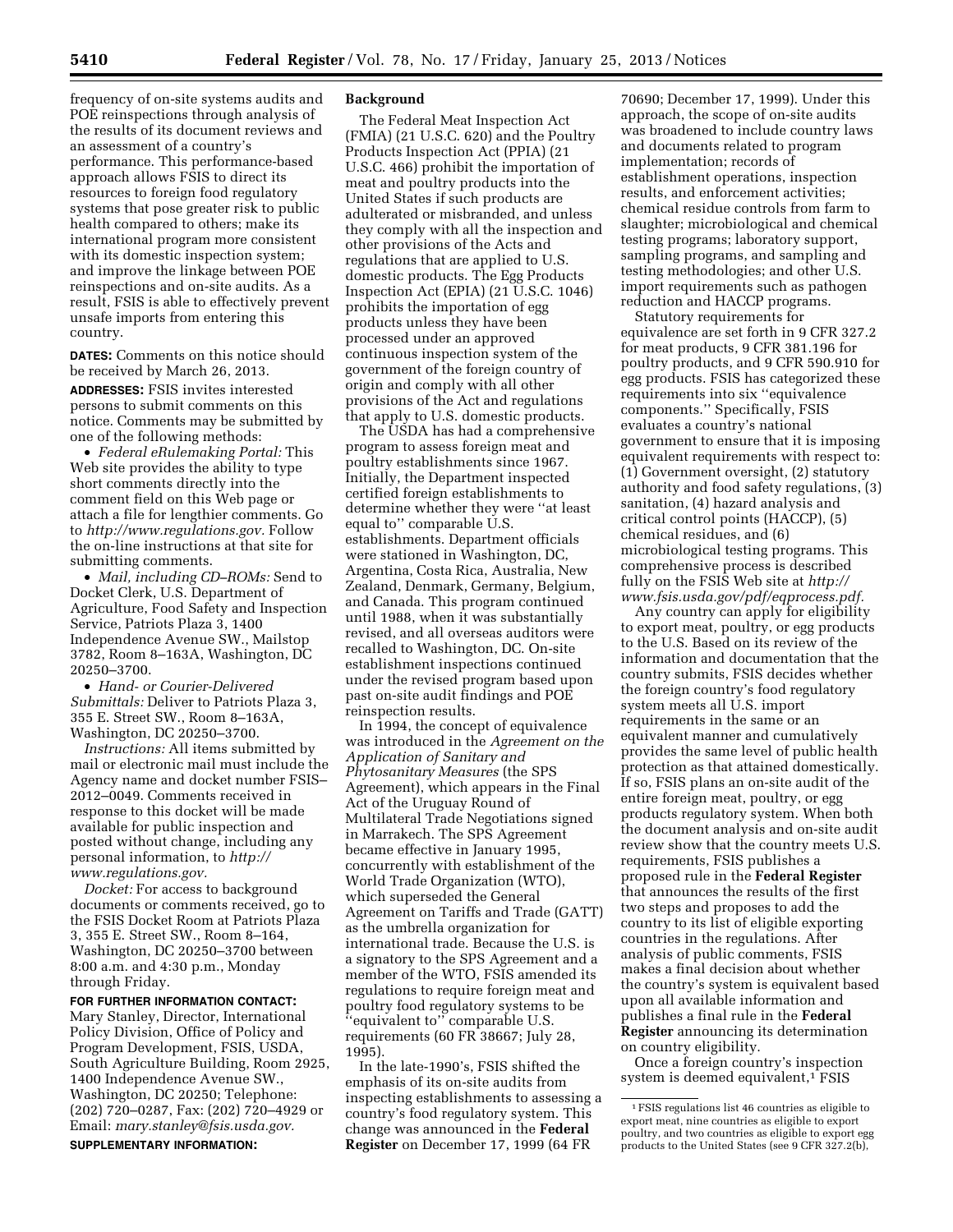continues to evaluate the country's inspection system to ensure equivalence is maintained. FSIS performs this activity through a three-part process, involving: (1) Document reviews, (2) onsite system audits, and (3) POE reinspections.

In 2008, FSIS held a public meeting with the National Advisory Committee on Meat and Poultry Inspection (NACMPI) to review and discuss international equivalence and the approach to verifying the equivalence of foreign food regulatory systems as the means of ensuring the safety of imported food products (73 FR 48190; August 18, 2008). FSIS requested NACMPI's guidance on: (1) Whether elements of the ''triad of protection'' (*i.e.,* document reviews, on-site audits, and POE reinspections) should be changed; (2) Whether regulatory information and compliance history from foreign countries should affect audits and re-inspections; and (3) Whether the scope and frequency of onsite audits and POE re-inspections should be adjusted based on the capability of a country to share useful regulatory information and compliance history.

After reviewing all comments and materials presented at the meeting, NACMPI recommended that FSIS maintain its three-part approach to equivalence but direct Agency resources according to the relative risks and historical compliance presented by each foreign food regulatory system. NACMPI stated that considering the foreign food regulatory system's past performance provides a more objective and efficient method of allocating FSIS resources to address food safety risks and public health concerns than conducting annual on-site audits. NACMPI also recommended that FSIS standardize its methods for the collection of information from foreign governments, collaborate with the Codex Alimentarius Commission (CODEX) concerning the Codex Committee on Food Import and Export Inspection and Certification Systems' new work on guidance for onsite audits,<sup>2</sup> and incorporate specific

elements into its ongoing verification activities. These specific elements included the use of the three-tiered approach based on risk. With respect to audits, NACMPI recommended the standardized application of on-site audit criteria and an historical evaluation of the trading country's on-site audit outcomes. As for document reviews, it recommended an assessment of the exporting country's on-going ability and willingness to share data, as well as the quality of data shared. Finally, with respect to POE re-inspections, NACMPI recommended the targeting of high-risk product and high-risk imports for sampling and other verification activities during reinspection. NACMPI also recommended that FSIS maintain open communication with all involved in the import process.

### **New Approach**

In 2009, in response to NACMPI's recommendations, FSIS modified its three-part method for verifying the equivalence of foreign food regulatory systems by developing a performancebased approach for determining the scope and frequency of its on-site systems audits and POE reinspections. Thus, FSIS transitioned from an annual on-site audit to less frequent on-site audits based on performance. FSIS makes information about all on-site audits available to the public on its Web site.

It took FSIS some time to work through the mechanics of this transition. Fully training its auditors and other aspects of the transition occurred over a period of years rather than on a fixed date. Preparation of this notice to announce this transition also took longer than contemplated. Now that the transition is fully in place, FSIS is announcing it to the public.

### **Document Reviews**

As part of the transition, FSIS developed the Self-Reporting Tool (SRT), which structures the criteria used to assess each component of initial and on-going equivalence through a series of questions. FSIS uses the SRT to collect information for the Agency's document review of a foreign country's food safety system. FSIS conducts these document reviews at least annually. Along with responses to the questions in the SRT, FSIS asks exporting countries to submit their inspection system laws, regulations, and policy issuances to support their answers. FSIS asks countries to update this information as changes in U.S. domestic policy warrant the need for additional information from foreign governments to demonstrate that an equivalent inspection system is being

maintained, or as changes are made in the foreign country's system. Also through the SRT, FSIS requests that foreign governments report what actions they take when non-compliant products are shipped. The SRT affords countries the opportunity to advise FSIS of any new controls they have implemented since their last submission (*e.g.,*  microbial baseline studies, ongoing risk assessments, internal audit programs) to demonstrate the effectiveness of their food safety regulatory systems.

The SRT represents a significant improvement over the collection mechanisms used by FSIS in the past. FSIS previously used the Self-Assessment Tool (SAT), which was limited to initial equivalence requests and not updated on a regular basis. Unlike the SAT, the SRT collects information for both the initial and ongoing equivalence verification processes. Doing so makes it easier for countries to update their information. In addition, it allows FSIS to standardize its collection of information. This standardization improves the quality of information that FSIS receives and, thus, improves FSIS's ability to evaluate a country's performance.

The SRT permits FSIS to identify key documents on which to evaluate system effectiveness and to assess any impacts that an administrative or legislative change has had on a foreign regulatory system. It also enables FSIS to monitor corrective actions that countries take in response to shipping non-compliant product to the U.S. The current and detailed information that the SRT provides allows FSIS to conduct more comprehensive assessments of foreign countries' food safety regulatory systems while remaining at USDA Headquarters in Washington, DC. These comprehensive assessments allow FSIS to use its resources more effectively and efficiently, both on and off site, while still ensuring the safety of imported products.

# **On-Site Systems Audits**

Under this new approach, FSIS conducts on-site audits of countries eligible to export product to the U.S. at least once every three years. The new approach provides for at least the same level of public health protection as FSIS's previous approach with annual on-site audits. During an on-site systems audit, an FSIS auditor (or an audit team, when necessary) verifies that the national government is adequately implementing the country's food safety laws and regulations, and that through its oversight of its inspection personnel, the government is verifying that establishments' process controls (*e.g.,* 

<sup>381.196(</sup>b), and 590.910(b)). However, some of these countries have outstanding issues that will require additional document submission and review, as well as on-site equivalence verification prior to resuming exports. In 2012, only 29 countries actively exported meat, poultry, and egg products to the United States. FSIS maintains a list of eligible countries, along with their status and whether they are approved to export meat, poultry, and egg products to the United States: *[http://www.fsis.usda.](http://www.fsis.usda.gov/pdf/Countries_Products_Eligible_for_Export.pdf) [gov/pdf/Countries](http://www.fsis.usda.gov/pdf/Countries_Products_Eligible_for_Export.pdf)*\_*Products*\_*Eligible*\_*for*\_ *[Export.pdf.](http://www.fsis.usda.gov/pdf/Countries_Products_Eligible_for_Export.pdf)* 

<sup>2</sup> *Guidelines for the Design, Operation, Assessment and Accreditation of Food Import and Export Inspection and Certification* (CAC/GL 26– 1997).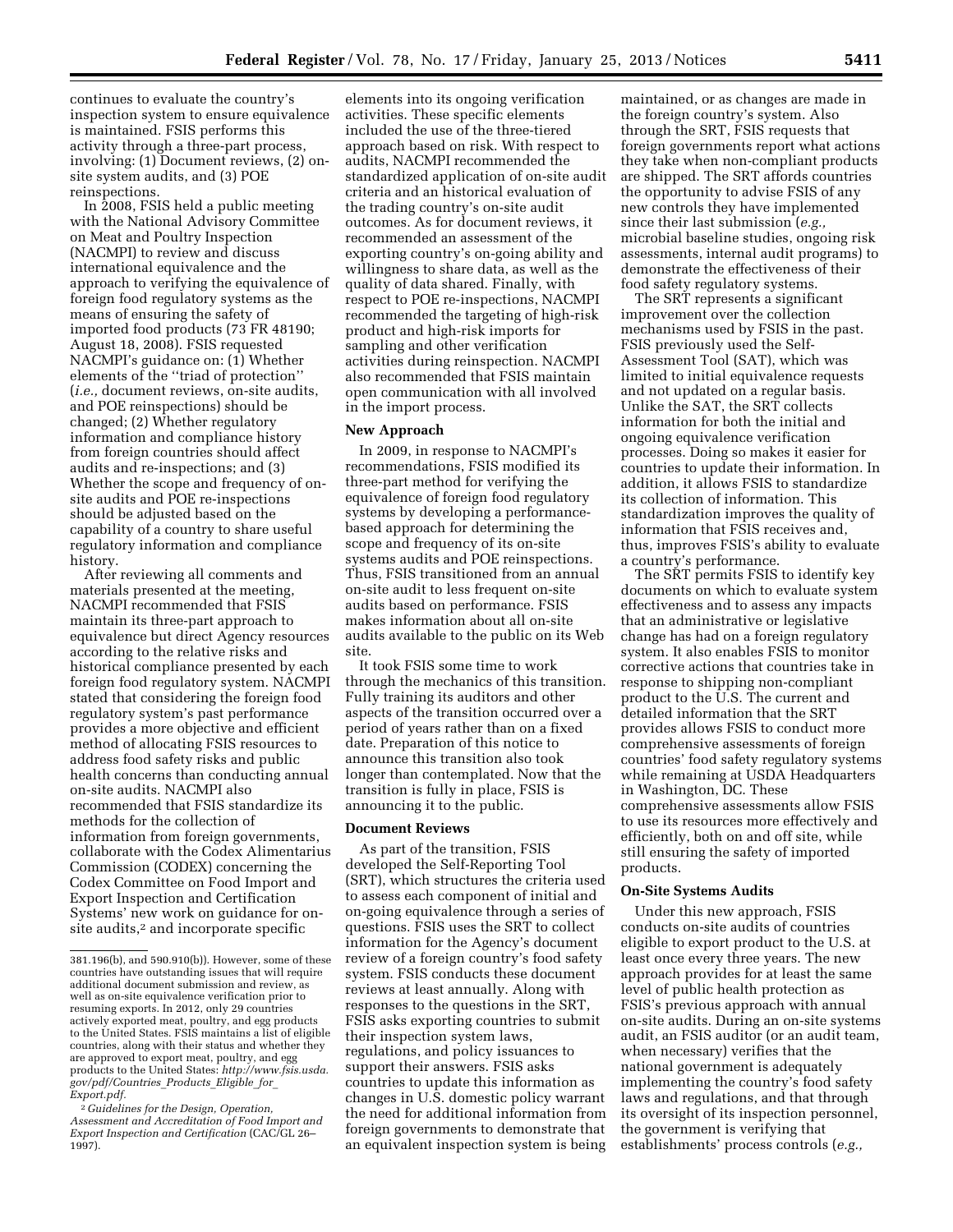laboratory testing programs, sanitation standard operating procedures, and HACCP) are effective. When the FSIS auditor determines that controls are not being implemented as designed, and there is significant question as to whether the products produced are safe, unadulterated, and properly labeled and packaged, he or she takes appropriate action.

The frequency and scope of on-site audits are based on the results of FSIS's country performance assessment. The performance assessment focuses on each eligible country's overall food safety performance relative to the performance of other eligible countries. The first step in the assessment is a statistical analysis of compliance data from POE reinspections and previous on-site audits of the country's government offices, establishments, and laboratories. Because a single, composite measure cannot completely characterize a country's performance, FSIS incorporates a number of supplemental, qualitative factors into its assessment.

The supplemental factors are derived from the Codex Alimentarius Commissions' *Guidelines on the Judgment of Equivalence of Sanitary Measures associated with Food Inspection and Certification systems*  (*CAC/GL 53–2003*), and the principles outlined in the joint Food and Agricultural Office of the United Nations (FAO) and World Health Organization (WHO) publication *Assuring Food Safety and Quality: Guidelines for Strengthening National Food Control Systems.*3 These factors include: The results of audits, inspections, and field examinations conducted by FSIS and third countries; the use of risk analysis principles; the impact of organizational, structural, or administrative change in an exporting country's competent authority; the availability of contingency plans in the country for containing and mitigating the effects of food safety emergencies; the competent authority's willingness and ability to take appropriate actions to manage food safety incidents; and the effectiveness of foodborne disease surveillance systems. For each supplemental factor, FSIS assigns a level of advancement (LOA) to measure the foreign food regulatory system's ability to demonstrate compliance with that supplemental factor. FSIS assigns

countries LOA levels 1, 2, or 3, with 3 being the highest level.

For example, one supplemental factor that FSIS evaluates is whether the Agency has knowledge that an exporting country applies risk analysis principles in its food safety system. A country that could not demonstrate that its risk management decisions are generally supported by a scientific risk assessment would receive a level one LOA. A country that could demonstrate that its risk management decisions are generally supported by scientific principles and evidence, including risk assessments, would receive a level two LOA. A country that could demonstrate that it consistently bases its risk management decisions on risk assessments would receive a level three LOA.

FSIS uses the statistical analysis results and the LOA assignments to characterize a country's recent food safety performance as well-performing, average-performing, or adequatelyperforming (*i.e.,* the country is eligible to export meat, poultry, and egg products to the U.S., but its performance has not reached the same level of confidence as that of its peers).

In general, countries that are performing well receive less frequent, more narrowly defined on-site audits, while ''adequately-performing'' countries receive more frequent and more comprehensive audits. FSIS selects the specific facilities to be audited (*i.e.,* government offices, establishments, and laboratories) by evaluating the volume of products that are produced, the relative hazards associated with those products, the government's compliance history, and previous POE reinspection results. When selecting establishments to visit during an on-site systems audit, FSIS directs its resources to establishments with larger production volumes, that produce product associated with a higher level of risk,<sup>4</sup> that produce product identified during previous onsite audits as being non-compliant, or that produce product for which there were positive microbiological or residue POE reinspection results.

As noted above, FSIS schedules onsite systems audits at a minimum frequency of once every three years. Under this approach, adequately performing countries receive audits every year, average-performing countries receive audits every two years, and countries that are performing well

receive audits every three years. This frequency is based on NACMPI's recommendation that FSIS adopt a riskinformed approach. It is also based on FSIS's determination, in light of the audits that it has conducted over the years, that annual visits are not necessary to countries whose systems are performing in an average way or well. Visits every two or three years to these countries, given the other information that is available to FSIS, provide the necessary assurance that products of these foreign systems generally will be safe, unadulterated, and properly labeled and packaged. FSIS welcomes comment on this judgment.

In addition to the periodic audits, FSIS conducts more targeted ''for cause'' audits. The Agency conducts these audits in response to repetitive POE findings of public health significance or other conditions representing a lack of process control within a country's food safety system.

# **POE Reinspections**

FSIS's POE activities monitor the effectiveness of exporting countries' inspection systems and overall food safety programs. All shipments of meat, poultry, and egg products that enter the U.S. must be presented to an FSIS inspector either at one of the approximately 130 official FSIS import facilities located at major ocean ports and land border crossings, or at an alternative location designated by the Agency (see 9 CFR 327.6, 381.199, and 590.925). FSIS reinspects every shipment for eligibility through certification by the national government, acceptable condition of the product, and labeling compliance. In addition, FSIS performs more detailed, random reinspections that include physical examination of product and of hermetically sealed containers, as well as microbiological and chemical testing. If products meet FSIS's standards, they are marked as ''Inspected and Passed'' and released into U.S. commerce. However, if FSIS identifies noncompliant products, it notifies both the government of the country that exported the products and the importer, marks the products as ''Refused Entry,'' and prohibits the products from entering U.S. commerce.

In order to focus its resources on the products that may pose the greatest threat to public health, FSIS uses the country performance assessment described above, and other factors such as product type and species, to determine the scope and frequency of the randomly assigned POE activities such as pathogen testing, food chemistry

<sup>3</sup>FAO/WHO. 2003. *Assuring Food Safety and Quality: Guidelines for Strengthening National Food Control Systems.* Food and Nutrition Paper No. 76. Food and Agriculture Organization of the United Nations. Rome, Italy (available at: *[http://](http://www.who.int/foodsafety/publications/fs_management/guidelines_foodcontrol/en/)  [www.who.int/foodsafety/publications/](http://www.who.int/foodsafety/publications/fs_management/guidelines_foodcontrol/en/)  fs*\_*[management/guidelines](http://www.who.int/foodsafety/publications/fs_management/guidelines_foodcontrol/en/)*\_*foodcontrol/en/*).

<sup>4</sup>For example, raw ground beef is considered to be a ''riskier'' product than raw intact beef because the contaminated meat surface is broken into small fragments and spread throughout the ground product.